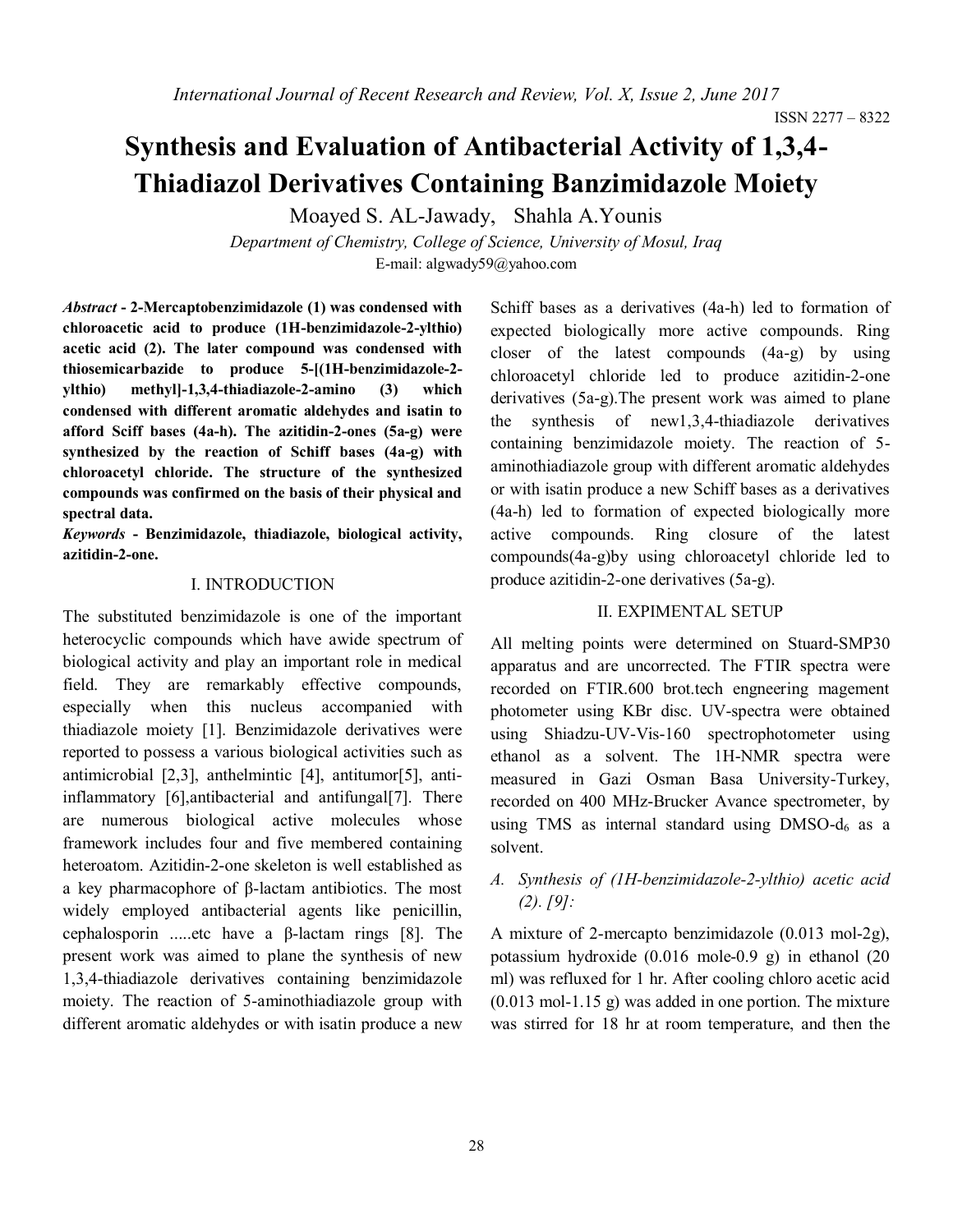reaction mixture was poured into ice-water (100g), and stirred for further 30 min at  $(0-10\degree\text{C})$ . The solid was filtered off, washed thoroughly with water to remove the chloride ion, dried with an air and recrystillized from water to give 80% of the title compound with mp 208-210 °C (Reported 206-208 °C) [9]

## *B. Synthesis of 5-[(1H-benzimidazole-2-ylthio)methyl]- 1,3,4-thiadiazole-2-amine(3)[10]:*

To a mixture of compound  $(2)$   $(0.01 \text{ mol-2 g})$  and thiosemcarbazide (0.01 mol-0.9 g), polyphosphoric acid (25 ml) was added. The mixture was heated on an oil bath at 120 °C for 16hr. After cooling, the mixture was poured on a crushed ice-water with stirring. The mixture was neutralized to (pH-7) by adding concentrated ammonia solution. The precipitate was filtered off, washed with water, dried and recrystillized from ethanol to afforded 90% of white powder, mp  $(283-285 \degree C)$ .

## *C. Synthesis of 5-[(1H-benzimidazole-2-ylthio)methyl]-N- [(1E)arylidene]-1,3,thiadiazole]-2-amine (4a-g), [11]:*

To a mixture of the amino compound  $(3)$   $(0.01 \text{ mol} - 2.6 \text{ g})$ and an appropriate aromatic aldehyde or isatin (0.01 mol) in methanol (50 ml), 3-4 drops of glacial acetic acid was added. The mixture was refluxed for 3 hr. After cooling, the resulted solid was filtered off, washed with small amount of methanol, dried and recrystalized from ethanol.The physical and spectral data of compounds (4ag) are listed in tables I ,III & IV.

D.Synthesis of 1-{5-[(1H-benzimidazole-2 ylthio)methyl]-1,3,4-thiadiazole-2-yl}-3-chloro-4-

arylazitidin-2-one (5a-g),[12]:To a stirred solution of compound  $(4a-g)$   $(0.01 \text{ mol})$  in 1,4-dioxane  $(25 \text{ ml})$ , triethylamine (0.01 mol-1ml) and chloroacetyl chloride (0.01 mol-2ml) were added drop wise with stirring at (0- 20 °C). The stirring was continued at room temperature for 30 minutes, then refluxed for 5hr. The volatile materials were distilled off and the residue was poured on a crashed ice-water. The resulting solid separated was filtered and recrystallized from ethanol to give the corresponding compounds (5a-g). The physical and spectral data are listed in tables II and V.

#### III.RESULTS AND DISSCSION

The first synthon in this research is (1H-benzimidazole-2 ylthio) acetic acid (2) which is synthesized via the reaction of the 2-mercapto benzimidazole (1) with chloro acetic acid under basic conditions [13].The compound (2) was converted to 5-[(1H-benzimidazole-2-ylthio)methyl]-1,3,4-thiadiazole (3) by its reaction with thiosemicarbazide under the influence of PPA, at 120 °C for 16 hr. This method gave more than 80% yield, in contrast to the [14] methods which gave low yield.



The structure of compound (3) was confirmed on the basis of the spectral data. The IR spectrum showed the following characteristic absorption bands: at 1626 cm-1 for the C=N band stretching, at  $3116 \text{ cm}^{-1}$  for the N-H band stretching and at 899 cm<sup>-1</sup> related to the C-S band stretching, the <sup>1</sup>H-NMR spectrum showed the following chemical shifts  $(\delta)$ : a singlet band for two protons at 4.0 ppm the CH2protons, a singlet band for two protons at 4.8 ppm for NH2protons, a singlet band for one proton at 12.5 ppm related to NH protone and multiplet band for four protons at 6.9-7.5 ppm for the aromatic protons. The UV spectrum showed absorption band at λmax (318) nm attributed to the  $n \rightarrow \pi^*$  electronic transition.All products were characterized by physical and spectral data. The IR spectra for compounds (4a-f) showed characteristic absorption peak in the region  $(1643-1655 \text{ cm}^{-1})$  stretching for  $(C=O \text{ amide})$  group, at  $(1581-1616 \text{ cm}^{-1})$  stretching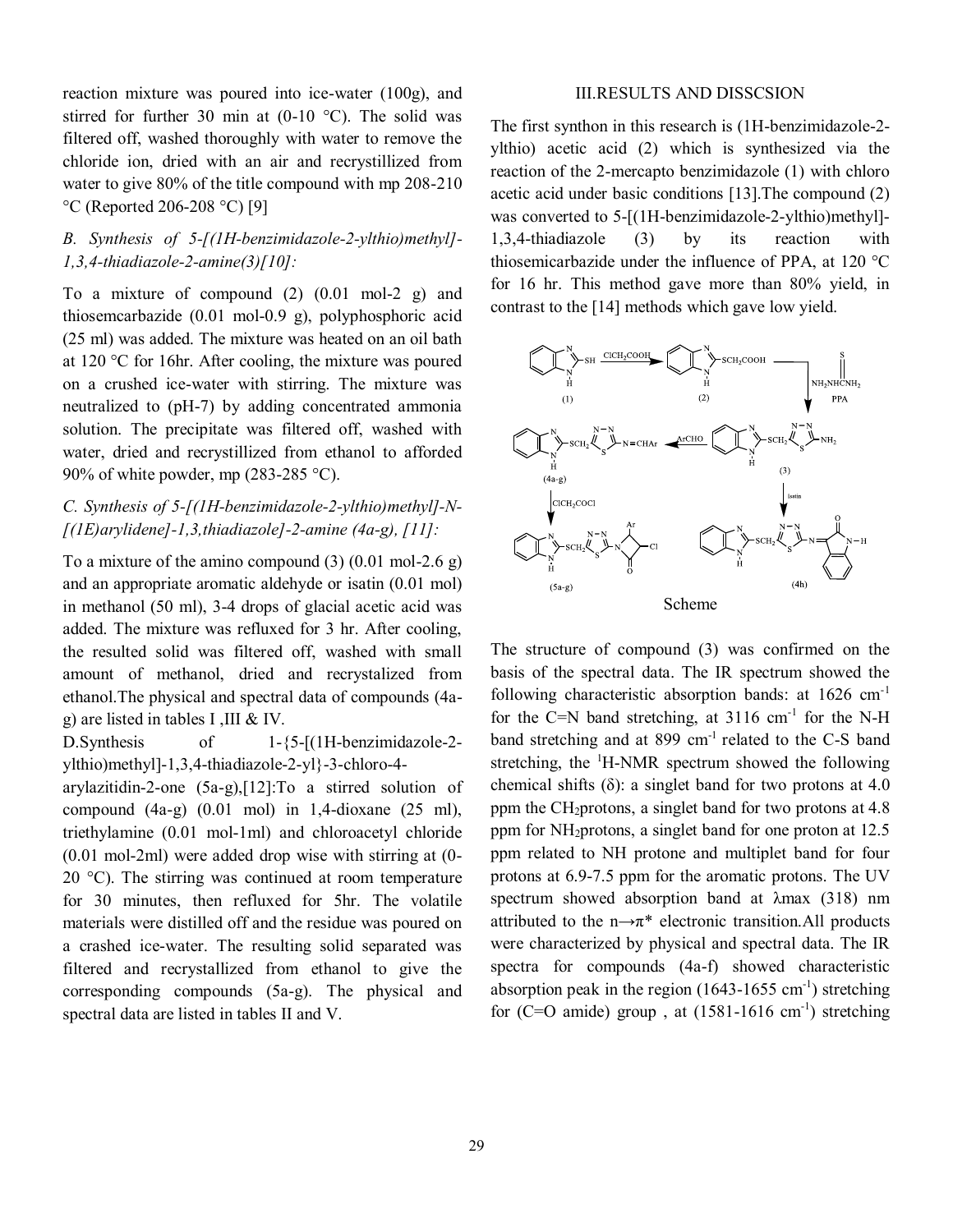group for  $(C=N)$  group,  $(3022-3077 \text{ cm}^{-1})$  and at  $(3248 3302 \text{ cm}^{-1}$ ) due to (NH) group.

The compound (3) was used to synthesize the Schiff-bases (4a-h) by its reaction with aromatic aldehydes and isatin in presence of catalytic amount of glacial acetic acid [15]. The structure of the synthesized Schiff bases was confirmed on the basis of the spectral data .

The IR spectra of compounds (4a-h) showed the following absorption bands (as KBr disk) (Table III): at  $(1616-1697)$ cm<sup>-1</sup>of the C=N band stretching, at  $(740-744)$  $cm<sup>-1</sup>$  for the C-S band stretching, at (3153-3413)  $cm<sup>-1</sup>$  for the N-H band stretching, and  $1732 \text{ cm}^{-1}$  for C=O isatin.The1H-NMR spectrum of compound (4a) as representative to identify these compounds.

It showed the following chemical shifts  $(\delta)$  (Table IV): a singlet signal for three protons at 3.4 ppm for the methoxy protons, a singlet for two protons 4.1 ppm for the CH2protons, a multiplet signal for seven protons at (6.9-7.3) related to the aromatic protons, singlet signal for one proton at 7.4 for OH proton, a singlet signal for one proton at 9.7 ppm related to N=CH proton and a singlet signal for one proton at 12.5 ppm corresponding to NH proton. The UV spectra of compounds (4a-h) showed a maximum absorption (Table III) λmax (304-314) nm related to the  $n \rightarrow \pi^*$  electronic transitions.

Finally, the reaction of the imino compounds (4ag) with chloroacetyl chloride in presence of triethylamine afforded the azitidine-2-one compounds (5a-g) . The IR spectra for these compounds showed the following absorption bands (sa KBr disk) (Table V): at (1570-1618) cm<sup>-1</sup> for the C=N band stretching, at  $(742-752)$  cm<sup>-1</sup> for the C-S band stretching, at (1635-1738) for the C=O band stretching at  $(619-868)$  cm<sup>-1</sup> for the C-Cl band stretching and at  $(3116-3429)$  cm<sup>-1</sup> for the NH stretching. The 1H-NMR spectrum of compounds (5c), was taken as a representative model to identify these compounds (Table VI): the spectrum showed the following chemical shifts (δ): a doublet signal for one proton at (1.91-2.0) ppm for the Cl-CH proton, a doublet signal for one proton at (3.1- 3.4) ppm for Ar-CH proton, a singlet signal for three protons at (3.1) ppm related to methoxy protons, a singlet signal for two protons at  $(4.04)$  for CH<sub>2</sub>protones. A multiplet signal for eight protons at (7.1-7.6) related to the aromatic protons and a singlet signal for one proton at (11.2) ppm for the NH proton. The UV spectra (Table V) of compounds (5a-g) showed a maximum absorptions at λmax (304-314) nm related to  $n \rightarrow \pi^*$  electronic

## IV.BIOLOGICAL ACTIVITY [16]

The synthesized compounds (Table VII) were screened for their invitro antibacterial activity against: Escherichia Coli, Pseudomonas Aeruginosa, Klebsilla Preumonia, Staphylococcus Aurens and Bacillns Subtilis, by measuring the zone of inhibition in (mm). The antibacterial activity was performed by cup plate method at concentration (100 mg/ml) and reported in table VII for antibacterial activity.McFarland agar was employed as culture medium and DMSO was used as solvent control for antibacterial activity. Cephalexin was used as standard for antibacterial activity.

The results are summarized in table VII, from the obtained data, it revident that compound (5a) possess a very good activity against staph. Bacteria.

#### V. REFERENCES

- [1] Ibtisam K.J.; Shymaa A.S.; Fawzi H.J.; (2011)., K.J.Pharm.Sci.,2, 167-178.
- [2] Rajiv D.; Sonwane S.K.; Srivastava S.K.; Srivastava S.D.(2010)*,* J.Chem.Pharm.Res., 2(1), 415-423.
- [3] Diwan M.; Verma S.M.; Bandana (2012)., Int.J.Drg.Design and Discovery,3(2), 766-771.
- [4] Diwan M.; Verma S.M.; Bandana (2012)., Int.J.Drg.Design and Discovery,3(2), 766-771.
- [5] Shadia A.G.; Ahmed S.A.; Mireya L.R.; Sean M.K.; Hoda I.E.; (2010). Eur.J.Chem*.,*1(2),67-72.
- [6] Divya B.Sri; Ramesh K.; Poorinam N.; (2012). Int.J.Pharm.Bio.Sci.,2(2),143-149.
- [7] Shobha R.S. (2006). Thesis, University of health Science, Karantaka-India,
- [8] Snowane S.K.; Rajiv D.; Srivastavai S.K.; Srivastava S.D.(2010). Der.Pharm.Letter, 2(2), 159-167.
- [9] Deshmukh S.U.; (2011). Thesis, submitted to the Rajiv Gandhi University of Helth
- [10] Mehendale N.P.; Pramila T.G.; (2012), IRJP, 3(7), 189-194.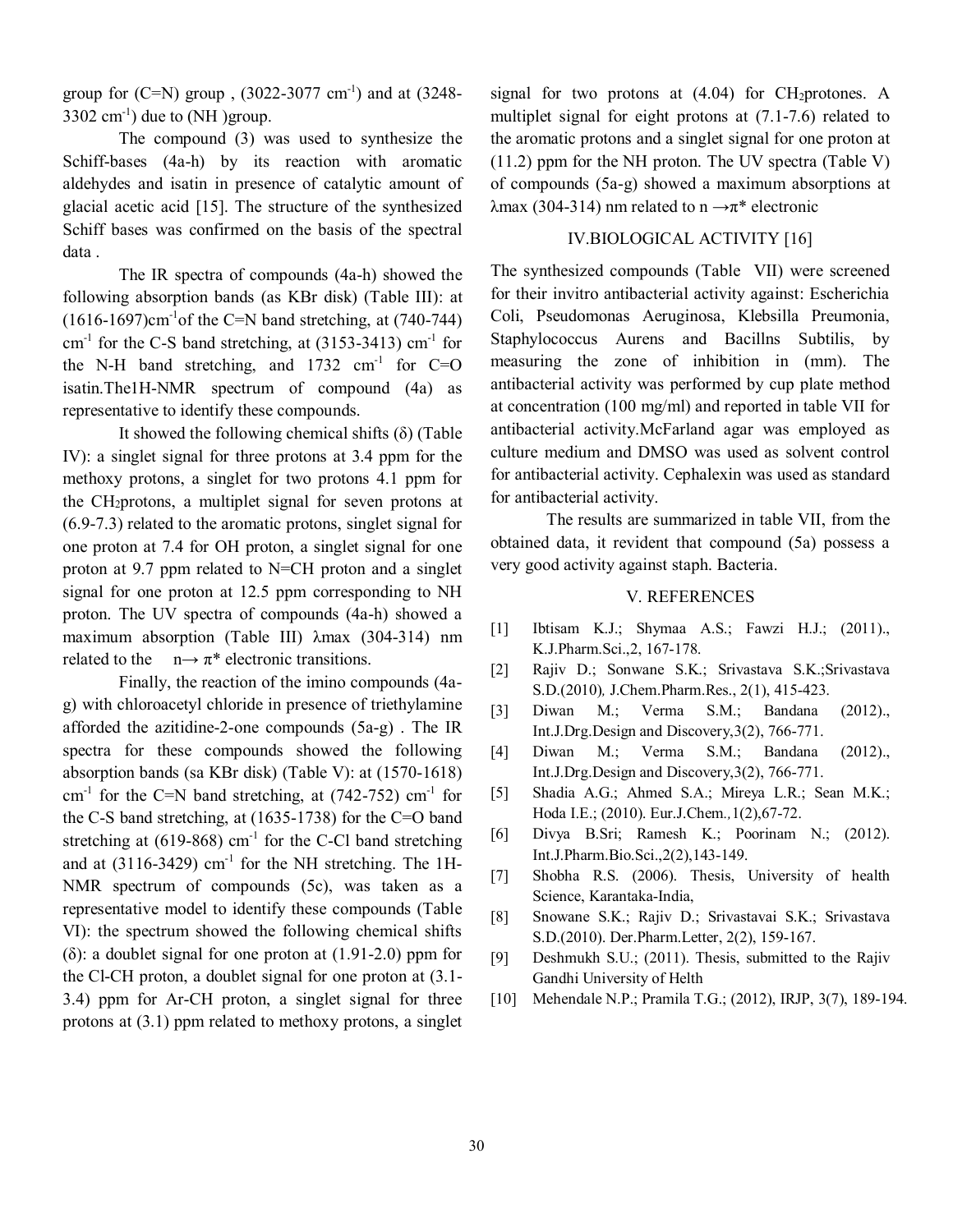- [11] Manjula S.; Lavanga L.T.; Pradeep K.T.; PunnamC.V. (2011).. Pharmacetical biological and chemical science,2(1),783-Int.J.Pharm.Chem., (2), 148-155. 790
- [12] Bhushan B.; Bhaggesh B.; Suvama C.; Kanchar P.;Pinky B.;Vikrant S (2009)RASAYAN.J.Chem., 2(1), 186-190.
- [13] Omprakash G.; Anjaneyulu Y.; SivN.S.Ramadevi M., Vijayalakshmi G. (2011).*,* Research Journal of
- [14] Nadia A.S.; (2008).Um-Salama Sci.J., 5(4), 627-637.
- [15] Vandepitte J.; Engbae K.; Piot P.; Heuch G.(1991). Basic Laboratory procedures in clinical bacteriology W.H.O.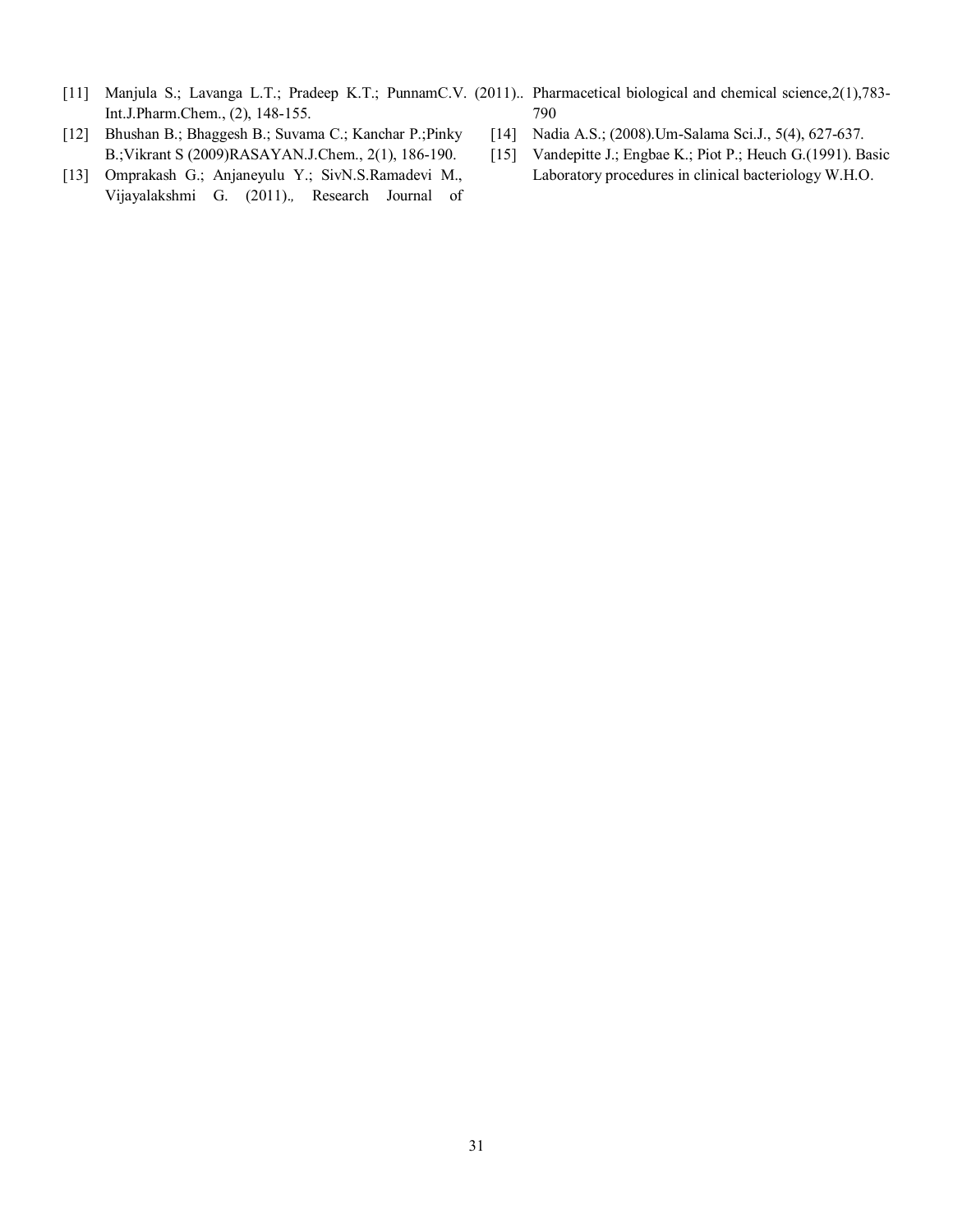| Comp<br>No. | Ar              | $m.p$ /°C | Yiel<br>$d\%$ | color          |
|-------------|-----------------|-----------|---------------|----------------|
| 4a          | OMe<br>OH       | 190-195   | 80            | <b>Brown</b>   |
| 4b          | $HO_2C$         | 295-297   | 85            | Yellow         |
| 4c          | OMe             | 150-153   | 79            | Yellow         |
| 4d          | Н<br>с=ё        | 280-282   | 81            | Yellow         |
| 4e          | Me              | 295-297   | 60            | Pale<br>yellow |
| 4f          | <b>Cl</b>       | 298-300   | 66            | Pale<br>yellow |
| 4g          | NO <sub>2</sub> | 296-298   | 58            | Pale<br>yellow |
| 4h          | $= 0$<br>Н      | 235-237   | 54            | Yellow         |

Table I The physical data of compounds (4a-g)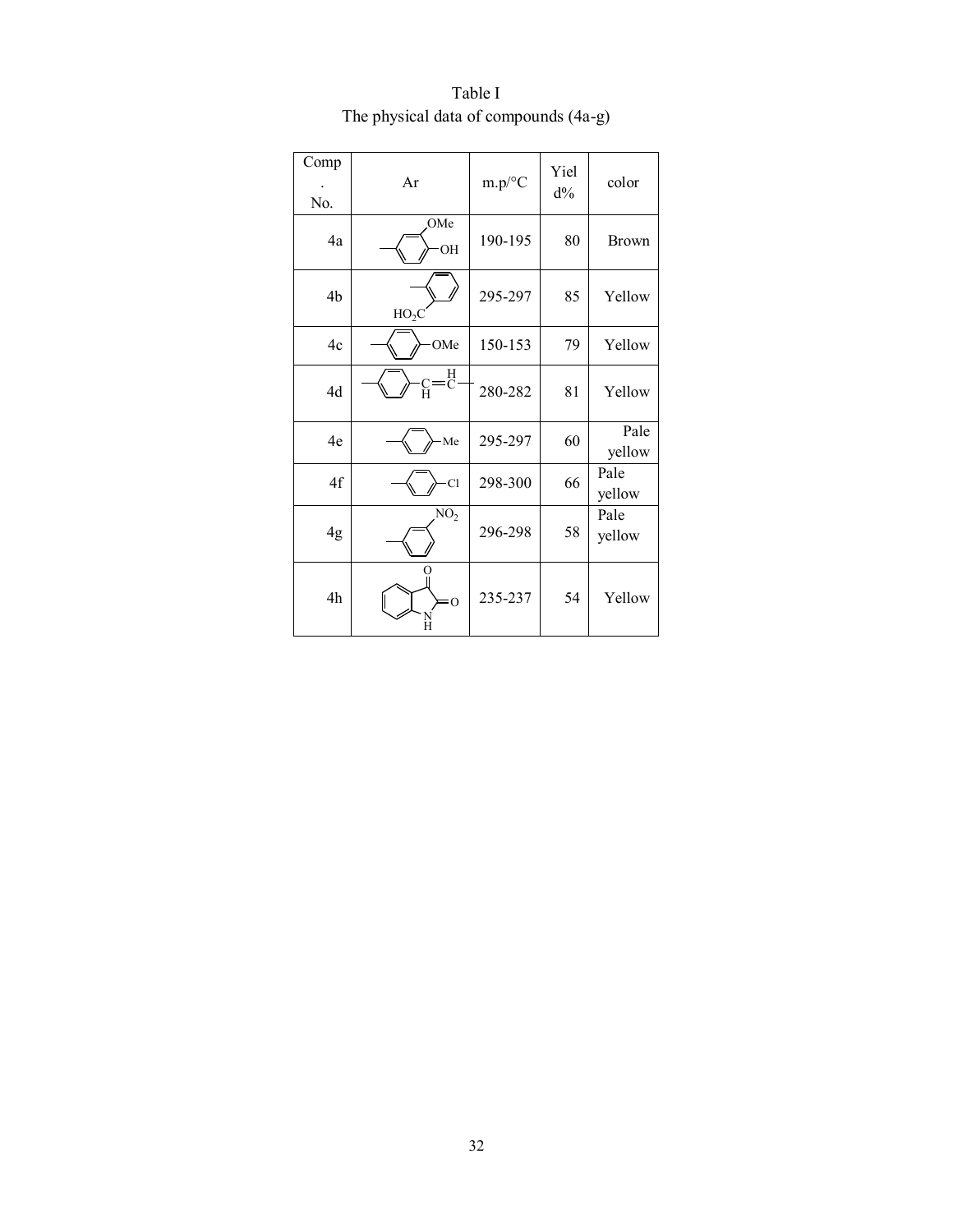| Comp.<br>No. | Ar              | $m.p$ /°C | Yield% | color         |
|--------------|-----------------|-----------|--------|---------------|
| 5a           | OMe<br>OH       | 178-180   | 22     | <b>Brown</b>  |
| 5b           | $HO_2C$         | 195-197   | 20     | <b>Brown</b>  |
| 5c           | OMe             | 219-220   | 18     | <b>Brown</b>  |
| 5d           | H<br>C<br>Ĥ     | 150-155   | 21     | <b>Brown</b>  |
| 5e           | Me              | 161-163   | 33     | <b>Brown</b>  |
| 5f           | Cl              | 178-180   | 38     | Pale<br>brown |
| 5g           | NO <sub>2</sub> | 223-225   | 40     | <b>Brown</b>  |

Table II The physical data of compounds (5a-g)

| Table III                             |  |
|---------------------------------------|--|
| The spectral data of compounds (4a-h) |  |

| Comp. | UV(EtOH),            | IR (KBr) $v.$ (cm <sup>-1</sup> ) |         |       |      |      |
|-------|----------------------|-----------------------------------|---------|-------|------|------|
| No.   | $\lambda$ max $(nm)$ | $C=N$                             | $C = C$ | $C-S$ | NH   | CH.  |
| 4a    | 314                  | 1616                              | 1516    | 742   | 3300 | 2979 |
| 4b    | 304                  | 1618                              | 1514    | 744   | 3153 | 2981 |
| 4c    | 306                  | 1697                              | 1558    | 744   | 3421 | 3116 |
| 4d    | 309                  | 1655                              | 1533    | 744   | 3155 | 3116 |
| 4e    | 306                  | 1618                              | 1514    | 744   | 3410 | 3151 |
| 4f    | 306                  | 1624                              | 1520    | 741   | 3330 | 2982 |
| 4g    | 308                  | 1619                              | 1525    | 744   | 3320 | 2984 |
| 4h    | 306                  | 1616                              | 1514    | 741   | 3413 | 3153 |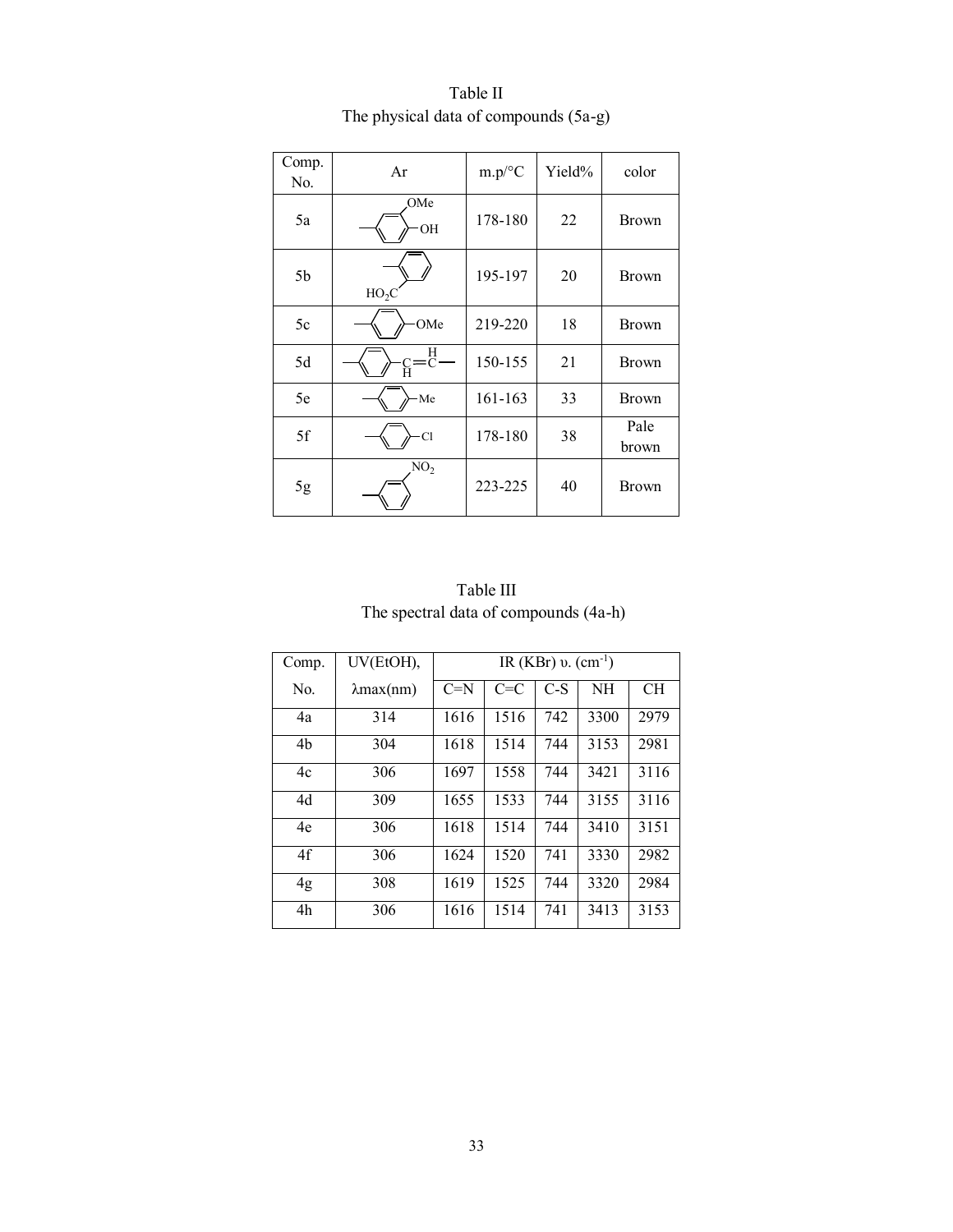Table IV 1H-NMR data for Schiff bases (4a-h)

| Comp.<br>No. | Signals                                                                                                                                           |
|--------------|---------------------------------------------------------------------------------------------------------------------------------------------------|
| 4a           | 3.4 (s, 3H, OCH <sub>3</sub> ), 4.1 (s, 2H, CH <sub>2</sub> ), 6.9-<br>7.3 (m, 7H, ArH), 7.4 (s, 1H, OH), 9.7 (s,<br>1H, N=CH), 12.5 (s, 1H, NH). |
| 4c           | 3.2 (s, 3H, OCH <sub>3</sub> ), 4.2 (s, 2H, CH <sub>2</sub> ), 7.1-<br>7.5(m, 8H, ArH), 9.8 (s, 1H, N=CH), 11.5<br>$(s, 1H, NH)$ .                |

 Table V The spectral data of azitidin-2-one derivatives (5a-g)

|                | UV(EtOH),            | IR (KBr) $v.$ (cm <sup>-1</sup> ) |         |       |      |           |      |      |
|----------------|----------------------|-----------------------------------|---------|-------|------|-----------|------|------|
| Comp.<br>No.   | $\lambda$ max $(nm)$ | $C=N$                             | $C = C$ | $C-O$ | NH   | <b>CH</b> | $C-$ | $C-$ |
|                |                      |                                   |         |       |      |           | S    | Cl   |
| 5a             | 292                  | 1609                              | 1509    | 1647  | 3116 | 3035      | 752  | 868  |
| 5 <sub>b</sub> | 284                  | 1618                              | 1508    | 1739  | 3413 | 2954      | 742  | 619  |
| 5c             | 284                  | 1570                              | 1508    | 1635  | 3429 | 3232      | 742  | 619  |
| 5d             | 296                  | 1592                              | 1509    | 1710  | 3250 | 3040      | 747  | 630  |
| 5e             | 295                  | 1616                              | 1507    | 1649  | 3410 | 2960      | 750  | 640  |
| 5f             | 293                  | 1620                              | 1510    | 1637  | 3405 | 2965      | 745  | 642  |
| 5g             | 286                  | 1622                              | 1510    | 1632  | 3412 | 2957      | 747  | 647  |